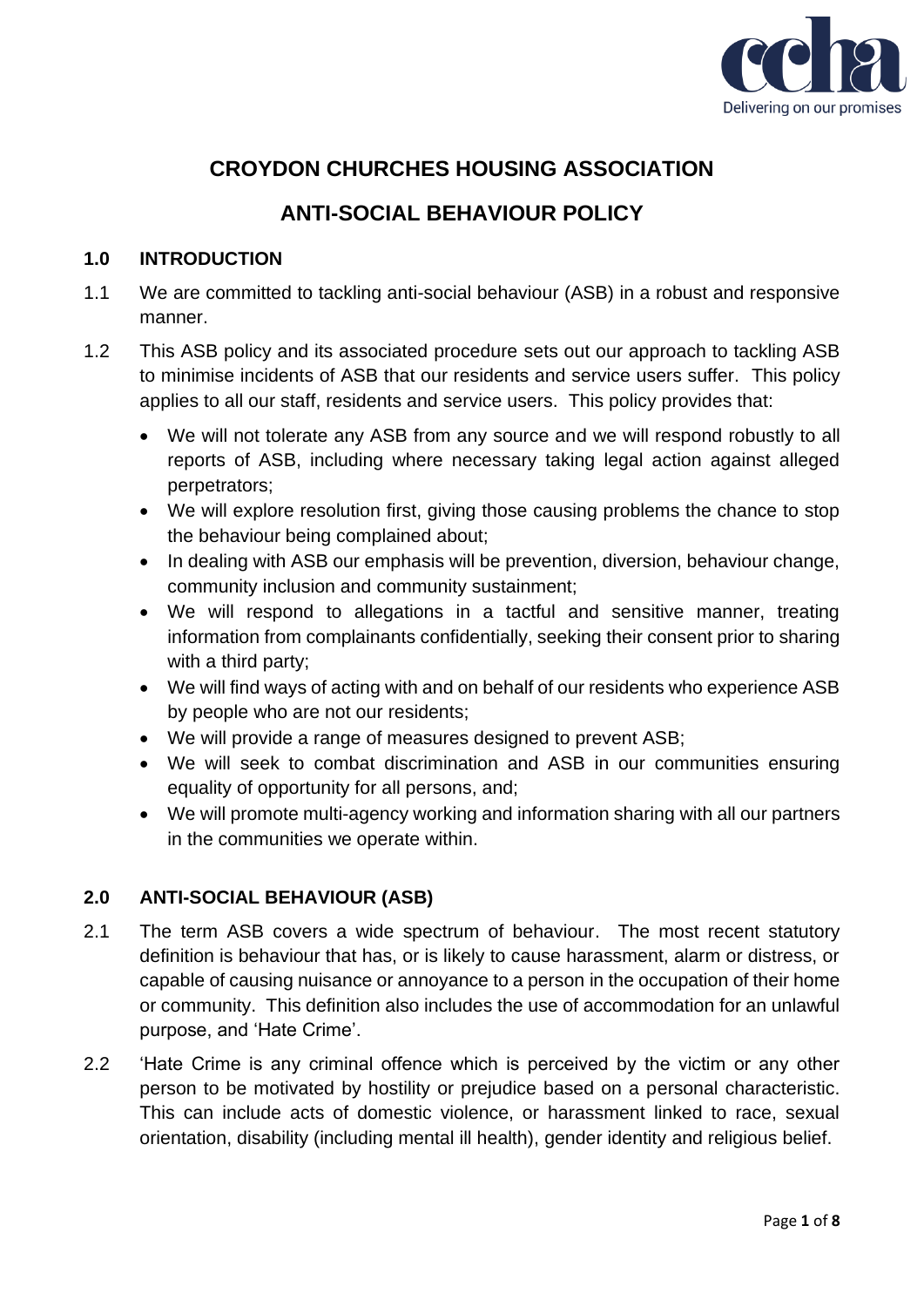- 2.3 Examples of ASB can be as far ranging as someone failing to keep their garden tidy right through to behaviours such as violence, intimidation or drug dealing which are criminal offences. There is also legislation which helps in defining this:
	- Anti-Social Behaviour, Crime and Policing Act 2014 New tools and powers and their definitions are covered in the ASB Procedure.
	- The Anti-Social Behaviour Act 2003 This enables injunctions to be applied for where there is conduct which is capable of causing a nuisance or annoyance, and directly or indirectly relates to or affects the landlords housing function.
	- Crime and Disorder Act 1998 Defines ASB as behaviour likely to cause harassment, alarm or distress to one or more persons not of the same household as themselves.
	- Housing Act 1996 sections 153 and Section 12 of the ASB Act 2003 Defines ASB as conduct causing or likely to cause a nuisance or annoyance to a person, and directly or indirectly affects the housing functions of a relevant landlord or consists of or involves using or threatening to use housing accommodation owned or managed by a relevant landlord for an unlawful purpose.
- 2.4 Within the terms of our tenancy agreements we define ASB under sections such as nuisance, threatening or abusive behaviour, racial and other harassment, noise, pets and parking.
- 2.5 We are mindful that what constitutes ASB for one individual or household may not be so to another.

# **3.0 RESIDENT RESPONSIBILITIES**

- 3.1 We live in a diverse and multicultural society and, within reason, we expect our residents to show tolerance and consideration to their neighbours, their community, and be respectful of different people's lifestyles. We expect our residents not to commit acts of ASB or allow their occupants, family, visitors, or associates to do so. This includes harassment, noise nuisance, annoyance or disturbance, or any act that could cause alarm or distress. Whether to other residents, their household, visitors, or other people in the local area. This also includes our staff and contractors.
- 3.2 In order to mitigate against possible incidents of ASB we set out our expectations of behaviour to all prospective residents both before, and at the start, of each tenancy. We also issue Starter tenancies to residents moving into our general housing and older person's schemes, where they have never held a social tenancy before. Further information are provided in our ASB Procedure and Starter Tenancy Procedure.
- 3.3 We aim to support residents in taking responsibility for living tolerantly in their own communities. Our experience tells us that if neighbours can be supported to agree workable solutions themselves, it helps maintain good relationships and brings an end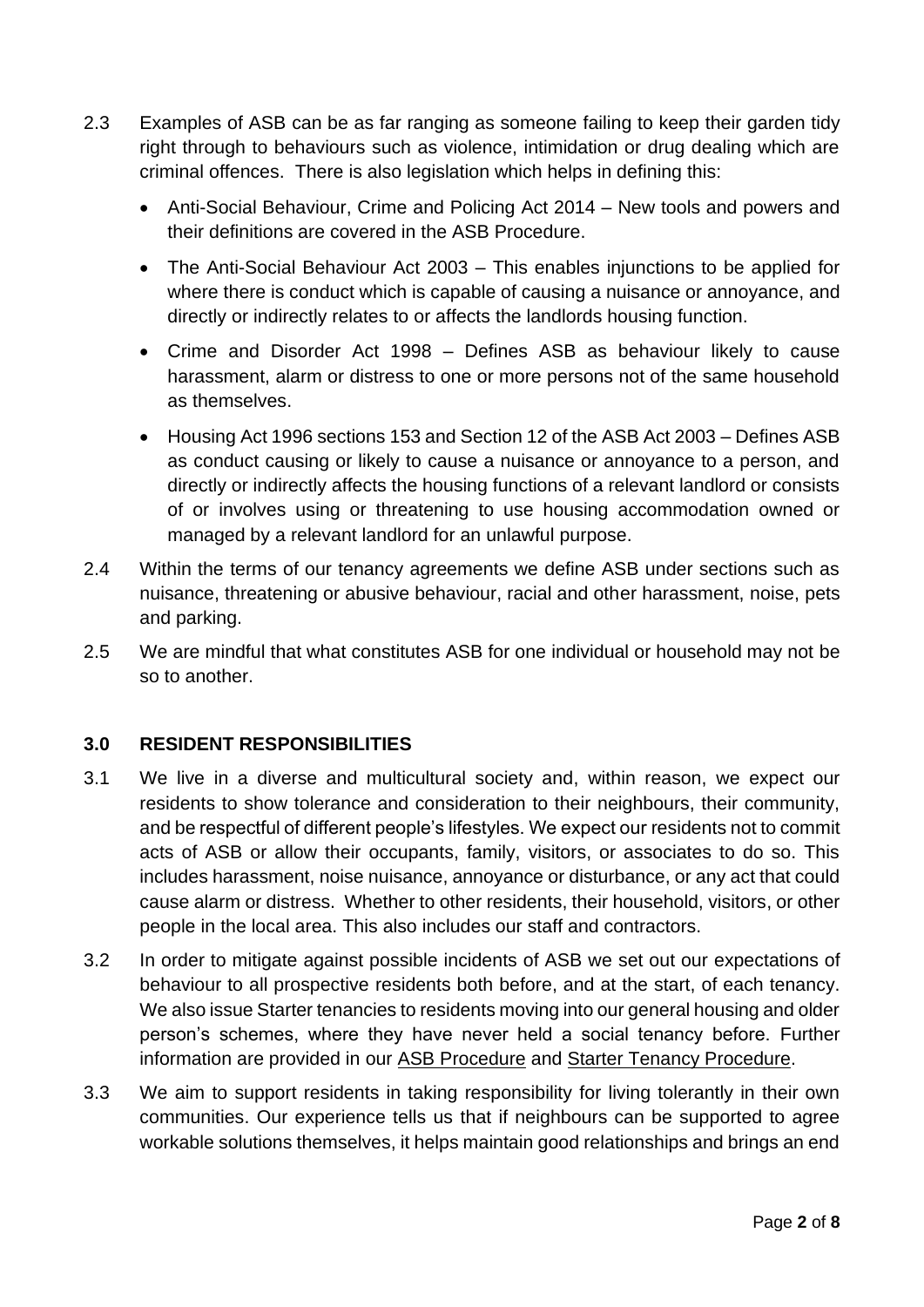to ASB quickly. Also when a landlord becomes involved at too early a stage, relationships are then more likely to break down.

## **4.0 ACTION TO DEAL EFFECTIVELY WITH ASB**

- 4.1 All complaints of ASB can be reported to any member of staff and will be dealt with promptly and efficiently. Complainants will be kept informed of any developments relating to their complaint. We will provide support to the person reporting ASB and any witnesses both to ensure their own security and well-being and so that action against perpetrators is as successful as possible.
- 4.2 Our response to proven allegations of ASB will be proportionate and appropriate. Except in very serious cases, our initial intervention will be to work with the perpetrator with the aim of stopping the problem behaviour, preventing re-occurrence and achieving effective and long-lasting solutions. More details of the processes around dealing with ASB are contained in our ASB Procedure.
- 4.3 We are committed to providing well-managed neighbourhoods that provide a better quality of life and act as a deterrent to anti-social behaviour, neighbour nuisance and crime. Where practicable we will look to make 'estate improvements' that help design out the problems associated with crime ASB; such as lighting, security, or regenerating vulnerable or under-used areas. For further details, please refer to our Neighbourhood Policy.
- 4.4 In taking action, we will work closely with statutory organisations such as Local Authorities and their ASB teams, local community policing teams and Social Services.

### **5.0 NON-LEGAL ACTION**

- 5.1 *Mediation* We consider mediation in cases where a discussion between neighbours has not been possible or has not resolved the issue. This is a process aimed at resolving disputes between two or more parties on a voluntary basis. The process is facilitated by a third party and is based on the principle of reaching resolutions through communication and compromise. In cases where we consider this tool appropriate, and a complainant is unwilling to make use of it, we may advise that we are unable to investigate the matter any further.
- 5.2 *Warnings* Prior to taking legal action, warnings can be issued and copies kept on file. These can be issued when the ASB is continuous but the perpetrator refuses to acknowledge the problem and/or deal with the issue following intervention and advice by relevant staff. All issued warnings are recorded and monitored.
- 5.3 *Acceptable Behaviour Contracts (ABC)* This is a written contract drawn up between the alleged perpetrator and ccha. It is not legally binding but we often involve the police and other relevant agencies in their construction. The ABC usually stipulates that the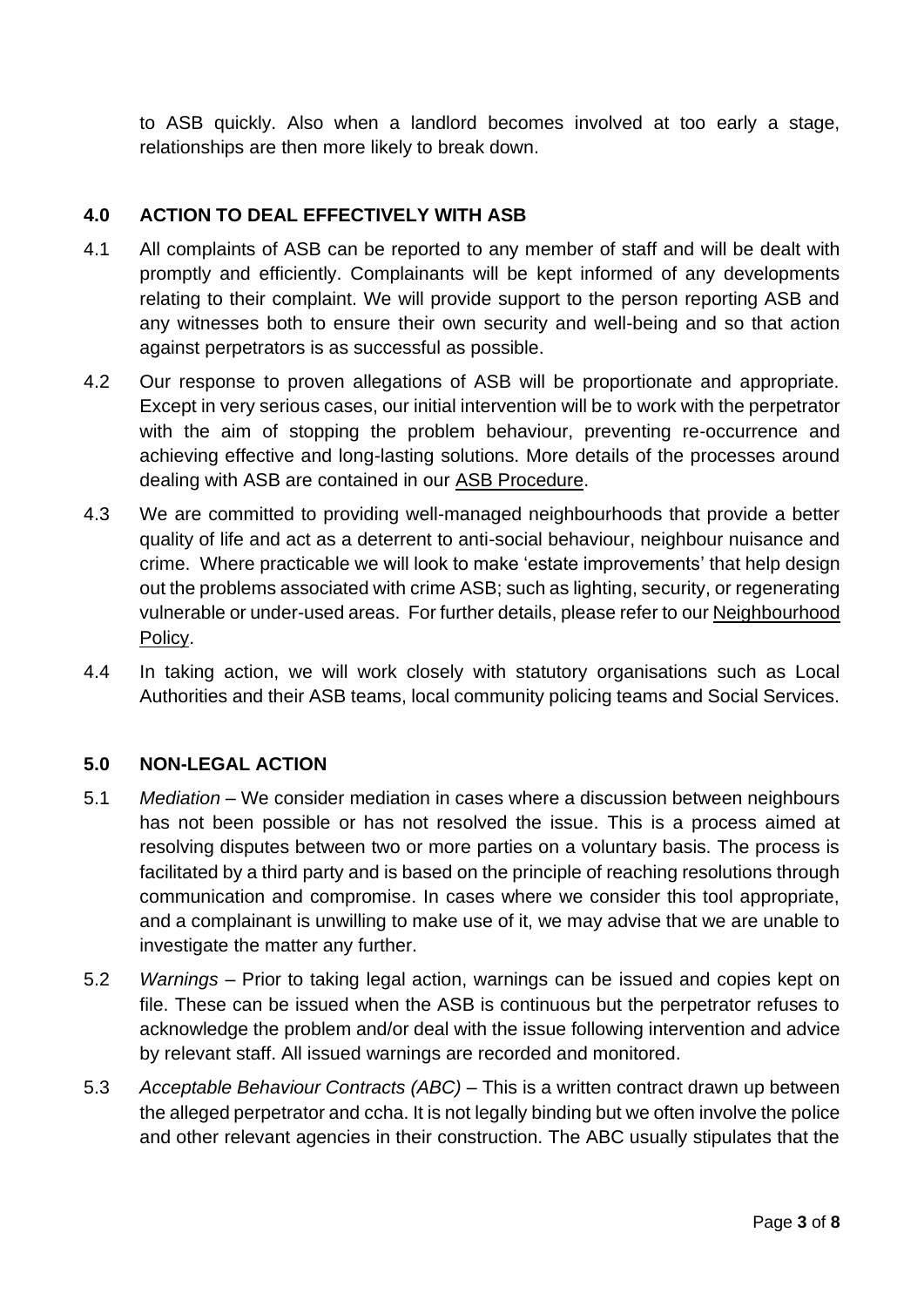perpetrator does not engage in or carry out certain deliberate acts which are considered anti-social.

5.4 *Parental Contracts* - Where informal interventions are used against those under 18 years of age, we can use Parental Contracts to monitor the behaviour of the individual, in partnership with the parents or guardian. This tool is similar to an ABC but is signed by the parent or guardian. If the behaviour of the parent is seen to be a contributory factor in the child's behaviour, we also involve other agencies in their construction.

# **6.0 LEGAL ACTION**

- 6.1 We consider legal action where there is sufficient evidence. Eviction is only considered where other interventions have failed and is used as a last resort.
- 6.2 We may make use of the following, as appropriate to each case:
	- Legal notices
	- Discretionary possession order using ground 14 of the Housing Act 1988
	- Mandatory possession order using ground 7a of the Anti-Social Behaviour, Crime and Policing Act 2014
	- Forfeiture of lease
	- Civil Injunctions
	- s.21 Notice Requiring Possession for an assured shorthold fixed term tenancy
	- Notice to terminate a licence
- 6.3 We may also work with partner agencies to use the following:
	- Noise abatement notices (issued by local authorities)
	- Premises closure orders for premises where drugs are used unlawfully or where the premises is associated with significant and persistent disorder (with Police)
	- Parenting contracts/ orders
- 6.4 We ensure that breaches of orders are enforced quickly and appropriately, in discussion with complainants, our partners and the courts as appropriate.
- 6.5 Details on all current relevant legal tools available to us can be found in our ASB Procedure.

### **7.0 SUPPORT FOR COMPLAINANTS AND WITNESSES**

- 7.1 Where an individual reports ASB and wishes to pursue their own action to resolve a problem of ASB, and we feel there is sufficient evidence to do so, we will provide advice and support to assist them.
- 7.2 Where an individual reports ASB to us and requests action to resolve, we will provide support to them, and any witnesses. We will endeavour to consider their well-being and security and aim to achieve a resolution to the ASB being faced. In most circumstances we would wish to obtain agreement with complainants about any action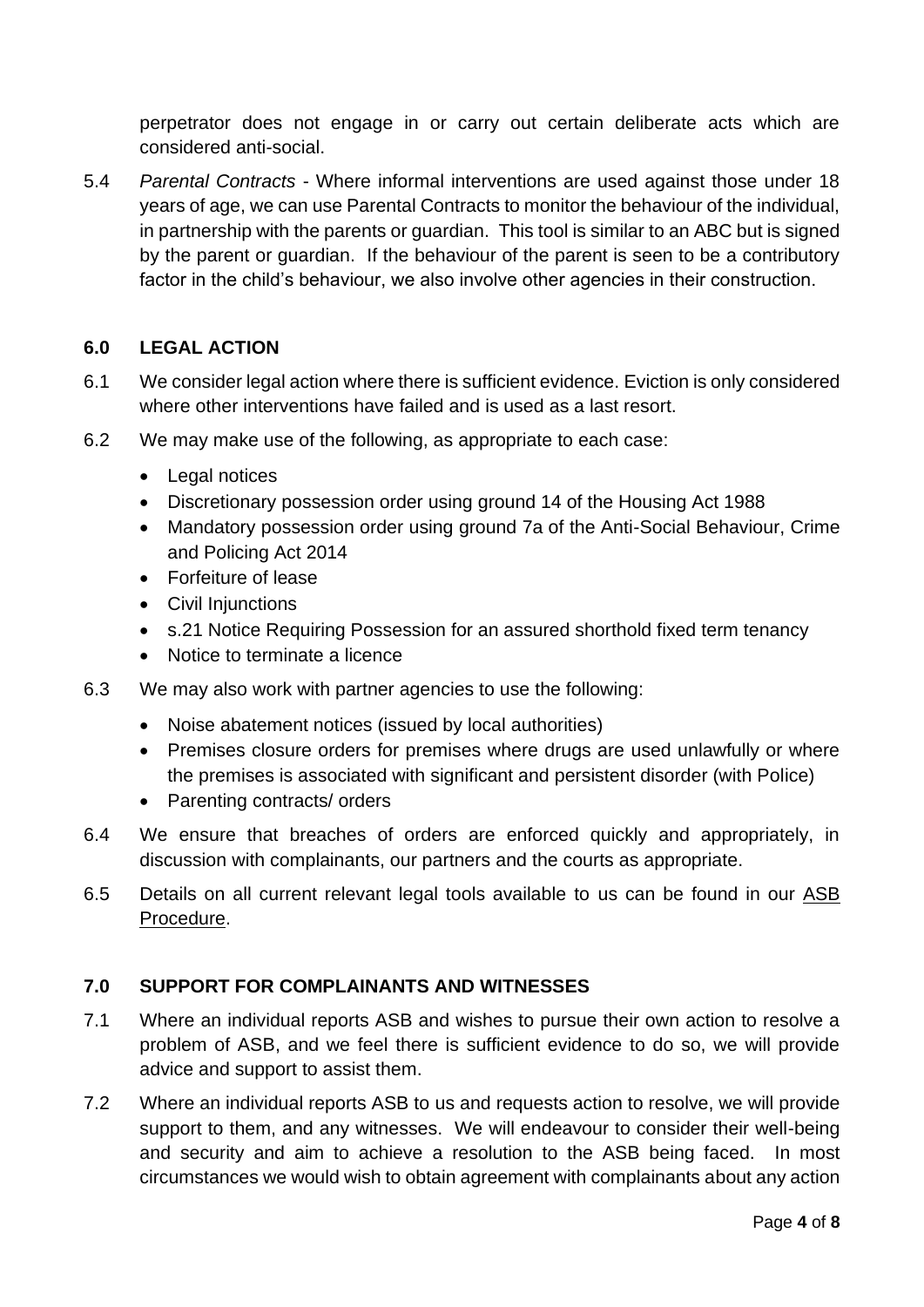to be taken. However, there may be situations where we will pursue action against the wishes of the complainant if it is deemed serious enough. In these circumstances we will take appropriate measures to protect those affected.

- 7.3 It may also be the case where a complainant wishes a course of action against an alleged perpetrator where we take a view that it would be disproportionate and instead take a different course of action in response. In these circumstances we will communicate any measures to the complainant that will be taken in response to their reports.
- 7.4 Where a complainant appears to be vulnerable and their ability to deal with any ASB is diminished we will also ensure that the appropriate support and joint agency working is in place, if the resident is willing to engage in these services. We will undertake a vulnerability assessment involving the complainant in this process, which will be shared with the relevant agencies who can assist us to support their complainant.

# **8.0 SAFEGUARDING – VULNERABLE ADULTS AND CHILDREN**

- 8.1 We have a Safeguarding Policy which must be referred to in dealing with ASB and nuisance cases. This policy is for the protection of vulnerable adults and children receiving services of any kind from us. This includes protection from staff, our contractors, other customers, or other carers.
- 8.2 We will share concerns about safeguarding with the relevant agencies including Social Services and the Local Authority, working closely with them during investigation and action stages. Vulnerability in itself will not prevent action being taken to bring an end to complaints of ASB by an individual, their family, occupants or visitors.
- 8.3 The London Child Protection procedures (in response to the Victoria Climbie investigation in 2003) require all staff to report cases of possible child abuse/harm which they may witness whilst investigating cases of ASB, or at any other time.

### **9.0 PARTNERSHIP WORKING**

- 9.1 We will work in a multi-agency and collaborative fashion in partnership with statutory organisations, partnering agencies, community groups, and professional bodies to support individuals who report ASB, witnesses and perpetrators in managing their behaviour.
- 9.2 In line with Central Government requirements, Local Authorities will have developed 'Information Sharing Protocols'. We will sign up to these which will mean that we are obliged to share information with the Local Authority and agencies, where relevant to the services they provide or clients groups they serve, if it will help prevent or detect a crime.
- 9.3 Local authority ASB forums meet regularly to discuss collaborative working, best practice, and where appropriate information on perpetrators or those who give cause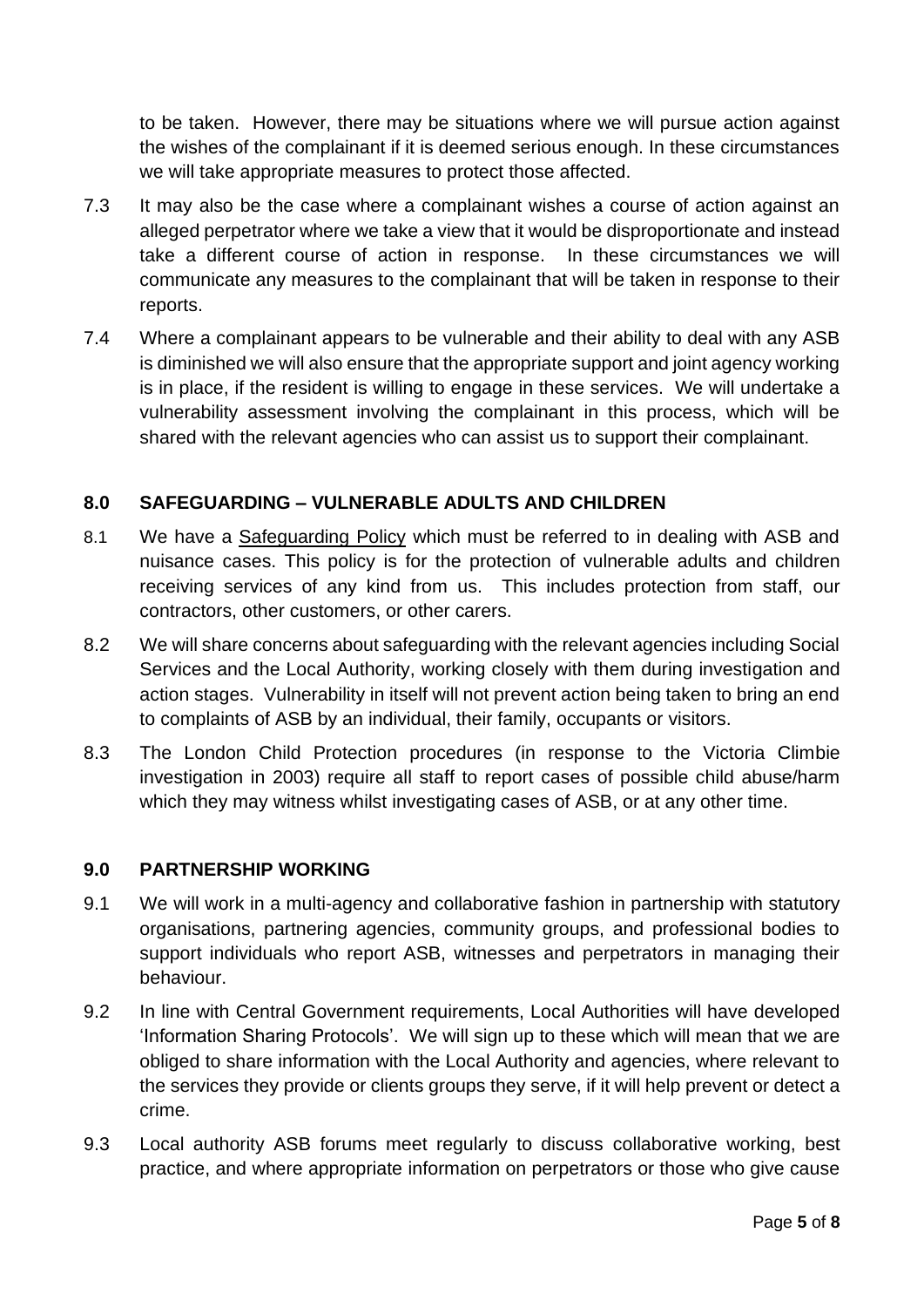for concern. This includes discussing possible interventions and remedies. A referral will be made to these teams to share information and work closely together when taking action against any perpetrator further to complaints being received.

9.4 We are signed up to the London Borough of Croydon's ASB Charter and are one of a small core group of key Registered Providers known as 'ASB Champions'. This group works closely with Croydon Council in shaping the overall response to ASB in the borough, including policies and procedures.

## **10.0 CLOSING CASES**

- 10.1 We will advise a complainant when and why we feel it is time to close their case and aim to seek their agreement where possible. We reserve the right to close a case where there is no further action we can reasonably take.
- 10.2 As part of the Anti-Social Behaviour, Crime and Policing Act 2014, residents can also initiate a review of their case where they feel no action has been taken, known as the '*Community Trigger'*. This is designed to give victims and communities the right to request a review of their case and bring agencies together to take a joined up, problem-solving approach to find a solution. For the purposes of the Community Trigger, ASB is defined in The Act as "behaviour causing harassment, alarm or distress to members or any member of the public".
- 10.3 The Community Trigger can also be used by any person on behalf of a victim, for example a family member, friend, carer, councillor, Member of Parliament or other professional person. This is intended to ensure that all victims are able to use the Community Trigger. However, the victim's consent should be sought by the person using the Community Trigger on their behalf. Residents should contact their local relevant body (i.e. police force or council) should they wish to initiate the trigger, and we can provide information on how to do this upon request.

# **11.0 DATA PROTECTION AND CONFIDENTIALITY**

- 11.1 The Data Protection Act 1998 and the General Data Protection Regulation 2016 (GDPR) set out requirements for ensuring that data about individuals is properly protected and only shared in a lawful way. We will comply with these and best practice guidance set out in the Framework Code of Practice for Sharing Personal Information which is published by the Information Commissioner. See our Data Protection Policy for more information.
- 11.2 We treat all information we receive in confidence and will seek a resident's consent before sharing any information, unless we are obliged to due to legal requirements, such as when vulnerable children or adults are involved.
- 11.3 We will encourage complainants to allow us to share information with other agencies, including the Police and Local Authorities, to ensure that the full range of civil and/or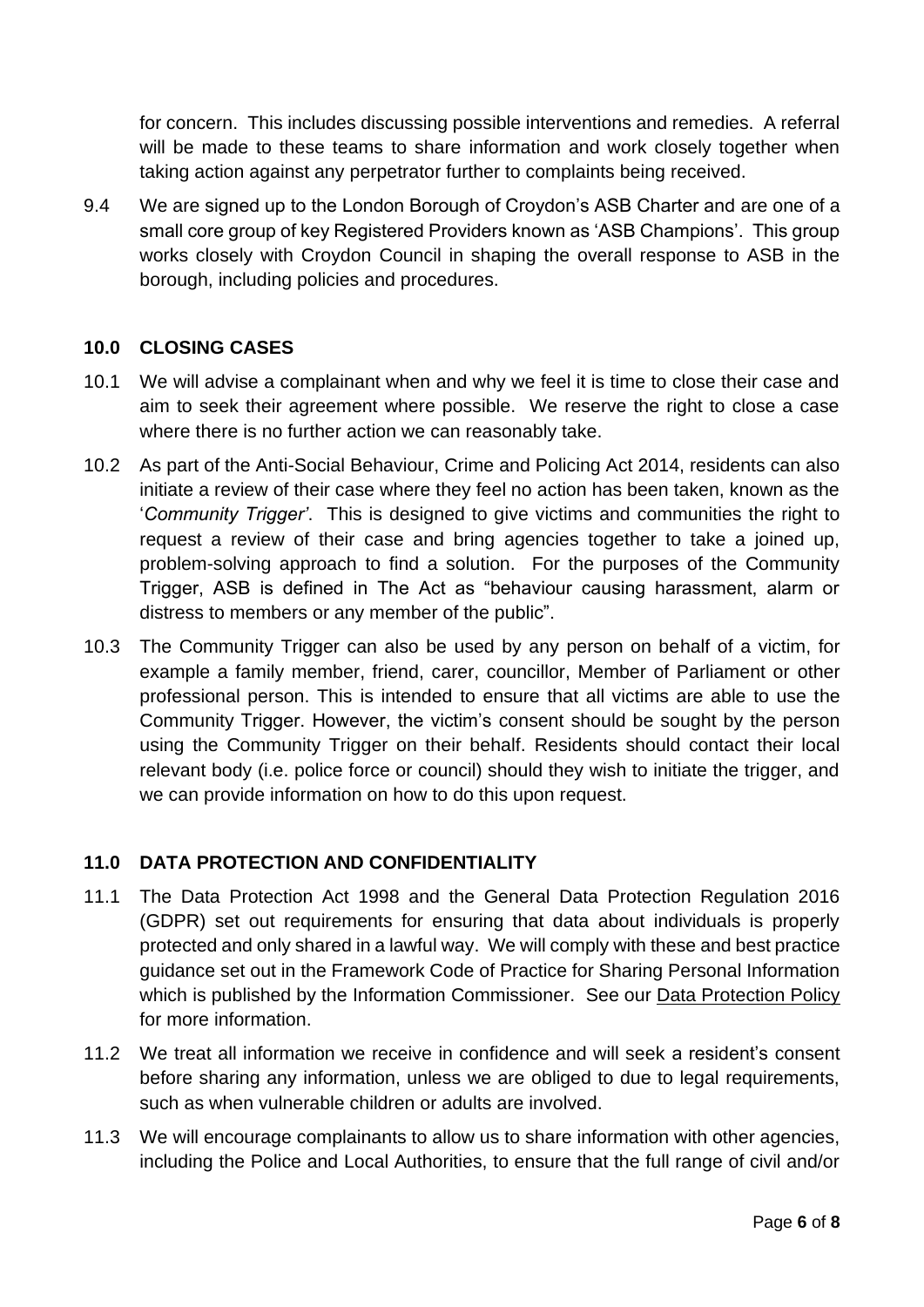criminal remedies can be pursued, as well as appropriate levels of support from these agencies where appropriate.

## **12.0 PUBLICITY**

- 12.1 We do not always publicise the details of alleged or proven perpetrators of ASB. However, we may consider providing photographs and details of perpetrators to local people where appropriate, such as legal tools that include exclusion zones. We reserve the right to publish details of successful enforcement or prevention and diversion actions where we judge this is in the interests of the public and our residents.
- 12.2 We will publicise our policy on ASB to residents, staff and other stakeholders. This will include ways ASB can be reported. We may, using personal data appropriately publicise any actions, including legal.

### **13.0 TRAINING**

13.1 We will ensure that staff have the confidence and knowledge to identify and investigate incidents and reports of ASB. As part of Croydon's ASB Charter, we are involved in any joint training in the Borough and assist with suggestions on what topics are needed.

#### **14.0 MONITORING AND EVALUATION**

- 14.1 We will use satisfaction surveys as part of our case closure process, to seek feedback and use to assist any future evaluation and review of the effectiveness of this policy. These will be monitored by Operational Managers.
- 14.2 If a resident is dissatisfied with the service they have received they can also use our Complaints Policy, which will generate a review into the actions taken and establish whether processes were properly followed.

### **15.0 EQUALITY AND DIVERSITY**

- 14.1 We will treat all customers with fairness and respect. We recognise that we have an ethical and a legal duty to advance equality of opportunity and prevent discrimination on the grounds of age, sex and sexual orientation, disability, race, religion or belief, gender reassignment, pregnancy and maternity, marriage and civil partnership. See our Equality, Diversity and Inclusion Strategy.
- 15.2 We also recognise that because someone chooses to live in a way that may be different to another person, this does not mean it is wrong or anti-social, for example, complaints about cooking smells, cultural or religious gatherings etc.
- 15.3 We will seek to support complainants to bring an end to ASB but reserve the right not to take action in cases that we view to be caused by differing lifestyles.